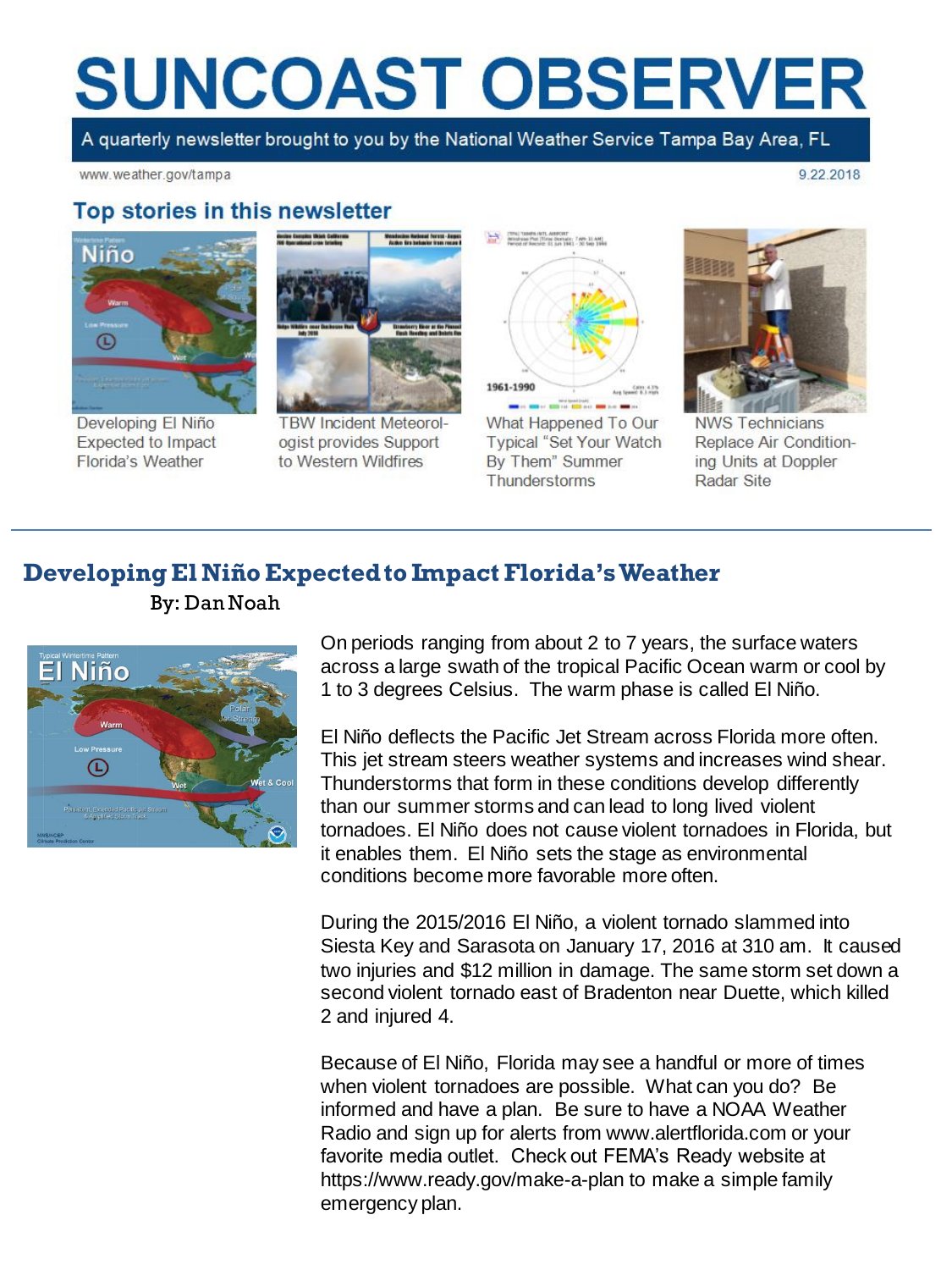### **Tampa Bay Incident Meteorologist Provides Decision Support Services to Western Wildfires**

By: Rick Davis

By: Paul Close



Rick Davis provided on-site IMET and Impact-Based Decision Support Services at the Dollar Ridge Wildfire in North Central Utah in July and at the Mendocino Complex Wildfire in West Central California dispatched in August and early September 2018. Rick worked with numerous incident command teams from different multi-agency and multi-jurisdictional teams ranging in complexity levels. Critical and specific weather forecasts, numerous briefings, and weather updates, alerts and warnings were provided to a wide variety of Federal, State and Local responders, fire crews, operations personnel, private cooperators and land owners. Some challenges during the wildfire assignments were a flash flooding with debris flow event including search and rescue operations for nearly 100 people, at the Dollar Ridge Wildfire due to heavy monsoon rainfall over the burn scar area in the Pinnacles and Strawberry River locations during a busy state holiday weekend. The Mendocino Complex is the largest wildfire in California history at nearly 460,000 acres; this produced significant media attention, structure loss and injuries, along with smoke producing poor and unhealthy air quality impacting large populations in the region daily.

## **What Happened To Our Typical "Set Your Watch By Them" Summer Thunderstorms?**



For much of this past summer we saw winds coming from a southerly to westerly direction, which is in contrast to what has been considered our more typical summertime east to southeast flow. Since about the mid-1990's West Central and Southwest Florida has seen many more summer days with winds coming from the south to west than a few decades ago when they were mainly from the east. This shift can be attributed to the fact that with the warming of the Pacific Ocean, the North Pacific High has gotten stronger, leading to a deeper trough over eastern North America. This has in turn caused the western edge of the Bermuda High to be moved slightly further east, leading to more south to west winds over the Florida peninsula.

This can be seen in the wind rose images to the left, where the summer average for 1961 to 1990 indicates winds mostly with an easterly component, while this summer we've seen numerous days with a southerly to westerly component. This caused the timing of our daily thunderstorms to shift to earlier in the day, with convection developing during the morning hours near the west coast, then moving well inland and across to the eastern side of the Florida peninsula during the afternoons. When we have easterly winds we get our more classic "set your watch by it" late day and evening thunderstorms that we did see on several days during the last two weeks of August into early September.